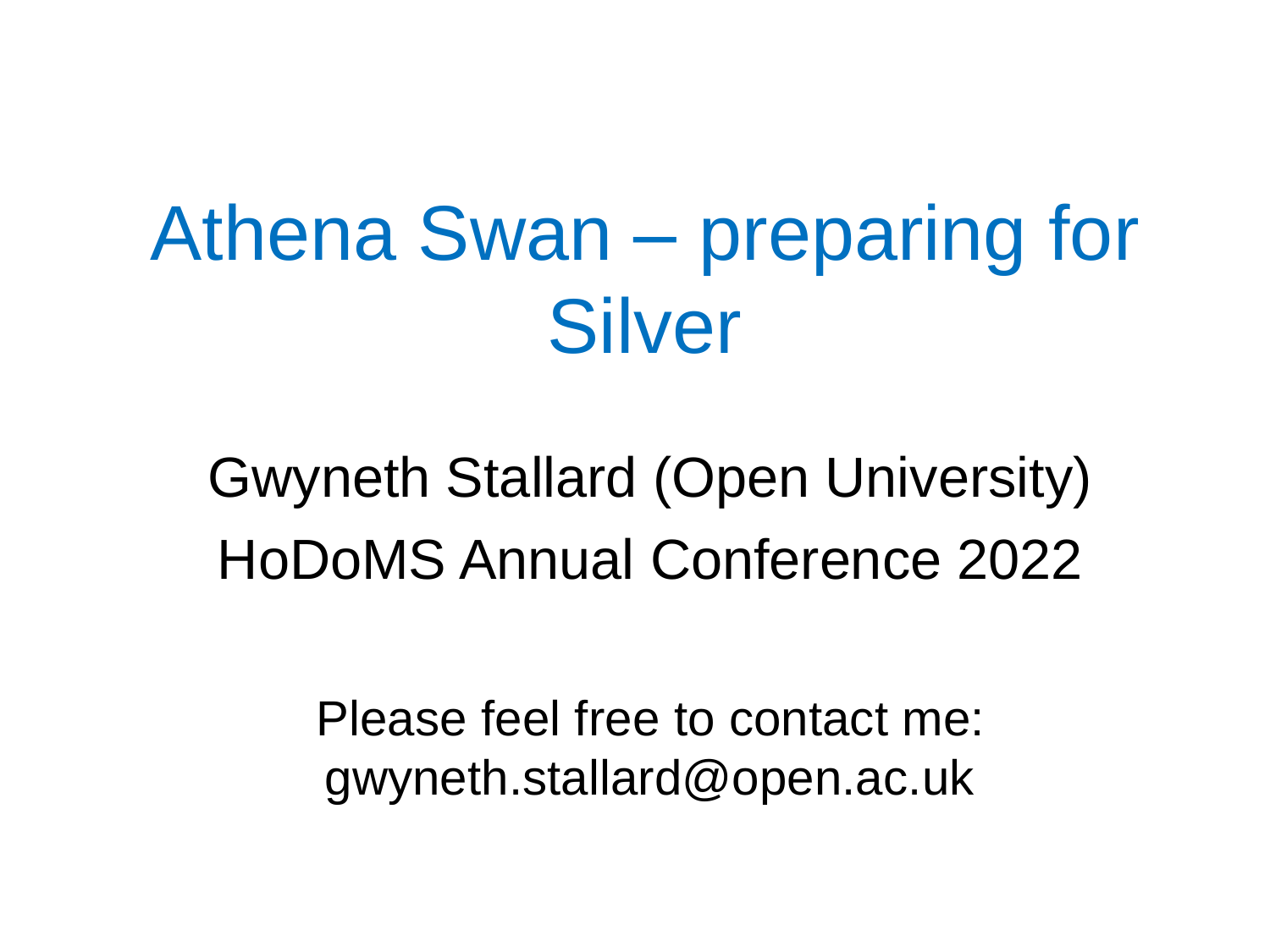### **Background**

- ⚫ Athena Swan Lead 2013 2021, now Deputy EDI Lead (and Deputy HoS) leading on staffing actions
- Applied for Bronze in November 2013 successful

⚫ Applied for Silver in November 2016 – awarded Bronze renewal – positive feedback but asked for more evidence of impact

⚫ Applied for Silver in January 2022 (covid delayed from November 2020) – successful

⚫ Also Chair of the LMS Women in Maths Committee 2006-2015…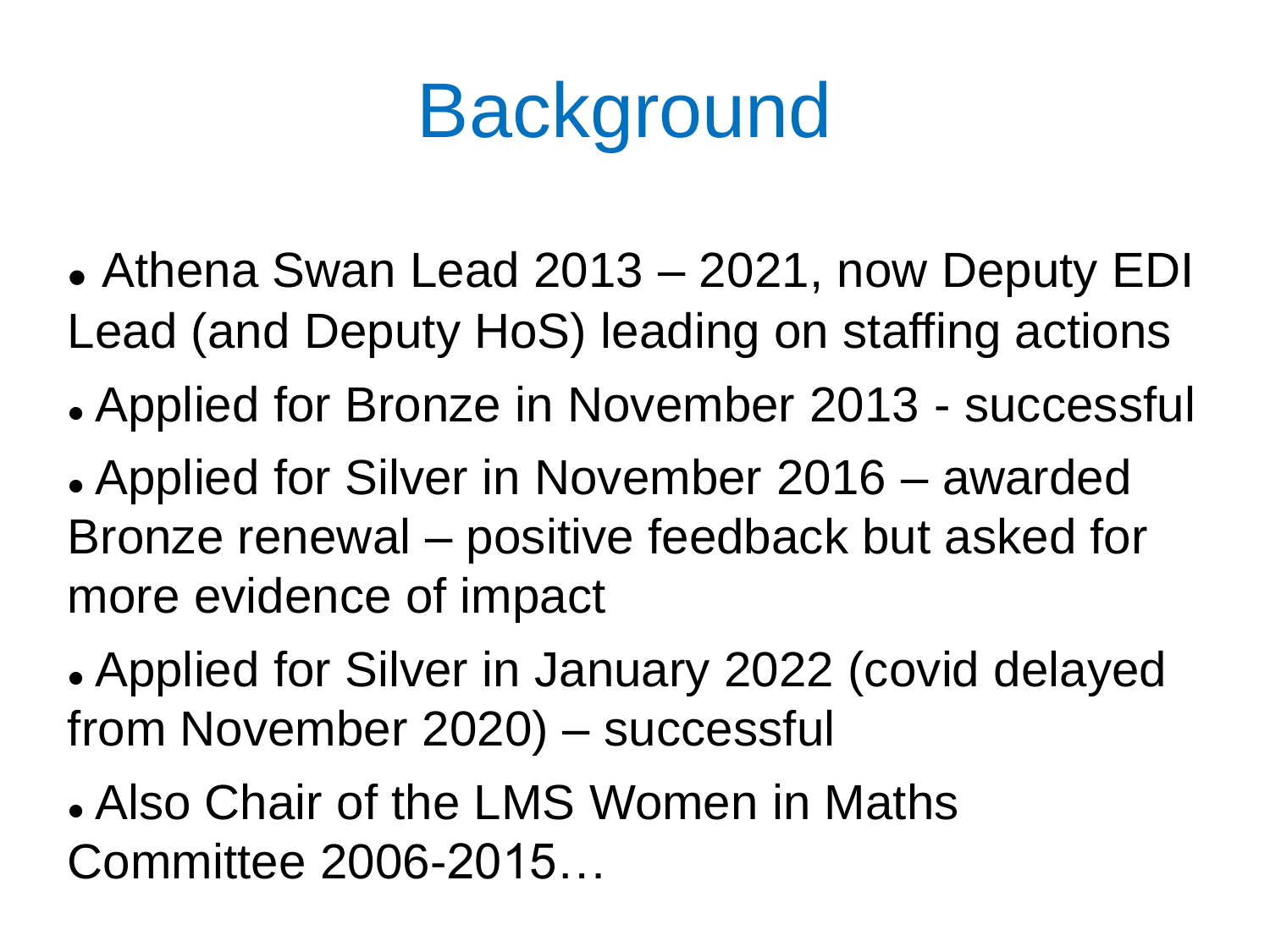# Organisation after Bronze – embedding across School

• Action Plan organised into sections – eg research, workload allocations,..

• Lead for each section – leaders include several members of Management Team (HoS, Director of Research, AS Lead...)

⚫ Quarterly AS meetings with each section discussed once a year in detail.

⚫ AS slot at each Management Team meeting and each School meeting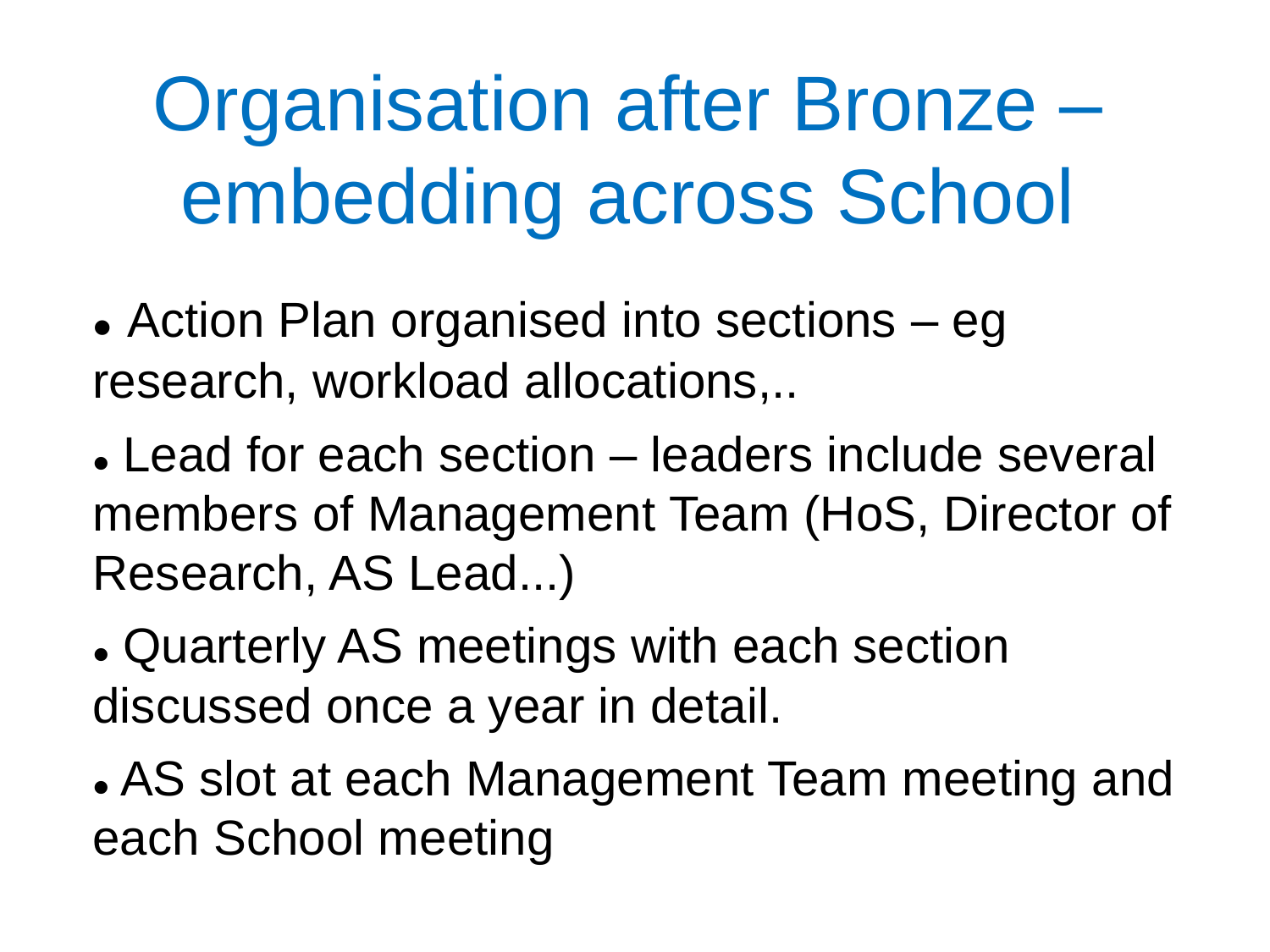Silver feedback commended innovative actions around promotion and recruitment

- Annual review of CVs involves appraisers + subgroup of Management Team
- 
- ⚫ Feeds into workload planning, appraisals
- ⚫ Long term promotion mentors
- ⚫ Deputy leadership roles
- ⚫ Support of scholarship + research
- ⚫ Career development seminars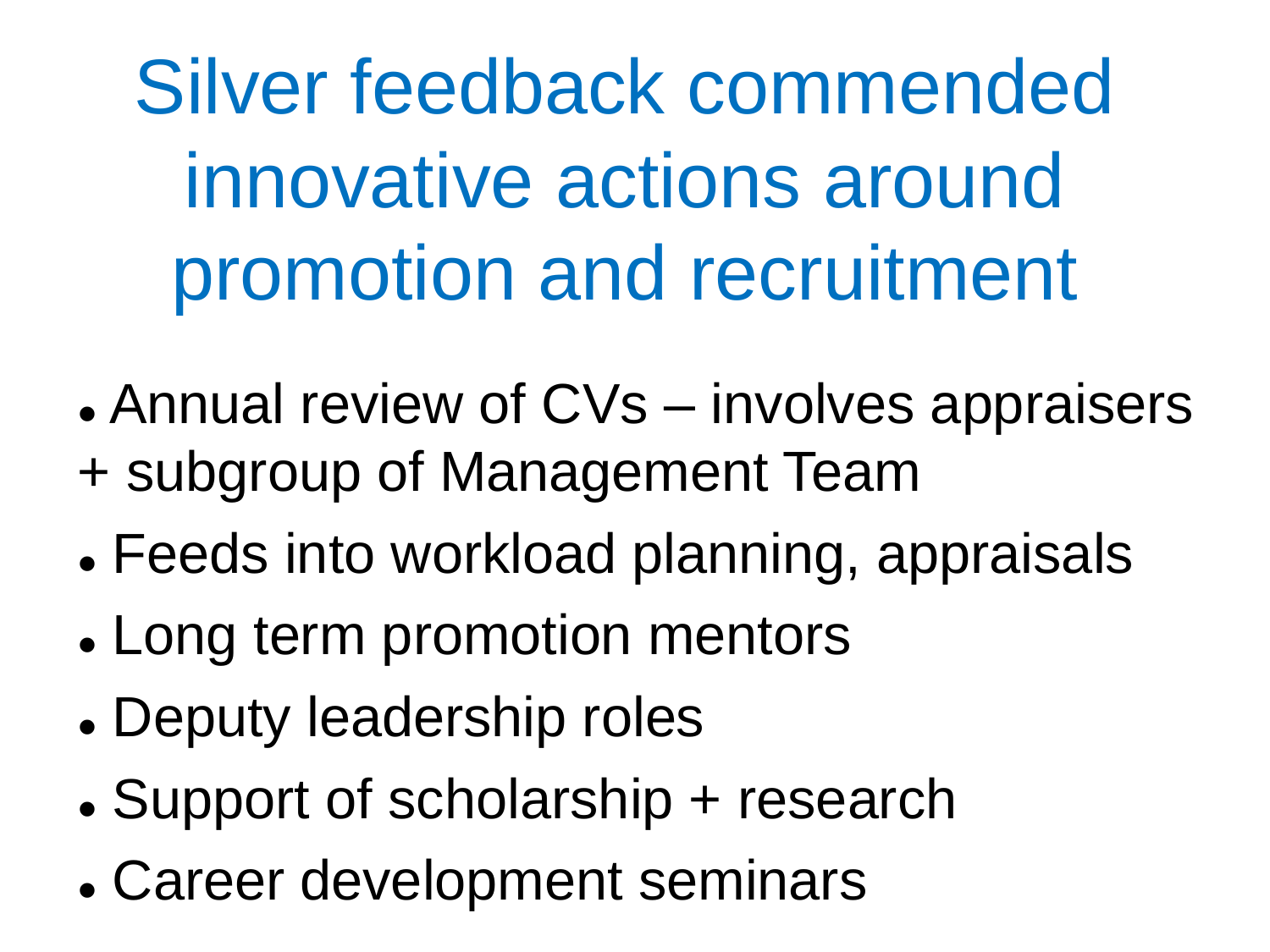### Evidence of impact / progress – commended in feedback

- ⚫ University survey (good for benchmarking)
- ⚫ School surveys (good for specific actions)
- Case studies referenced throughout submission
- Quotes from surveys
- Photographs with captions
- ⚫ Summary tables at beginning of submission in description of department.